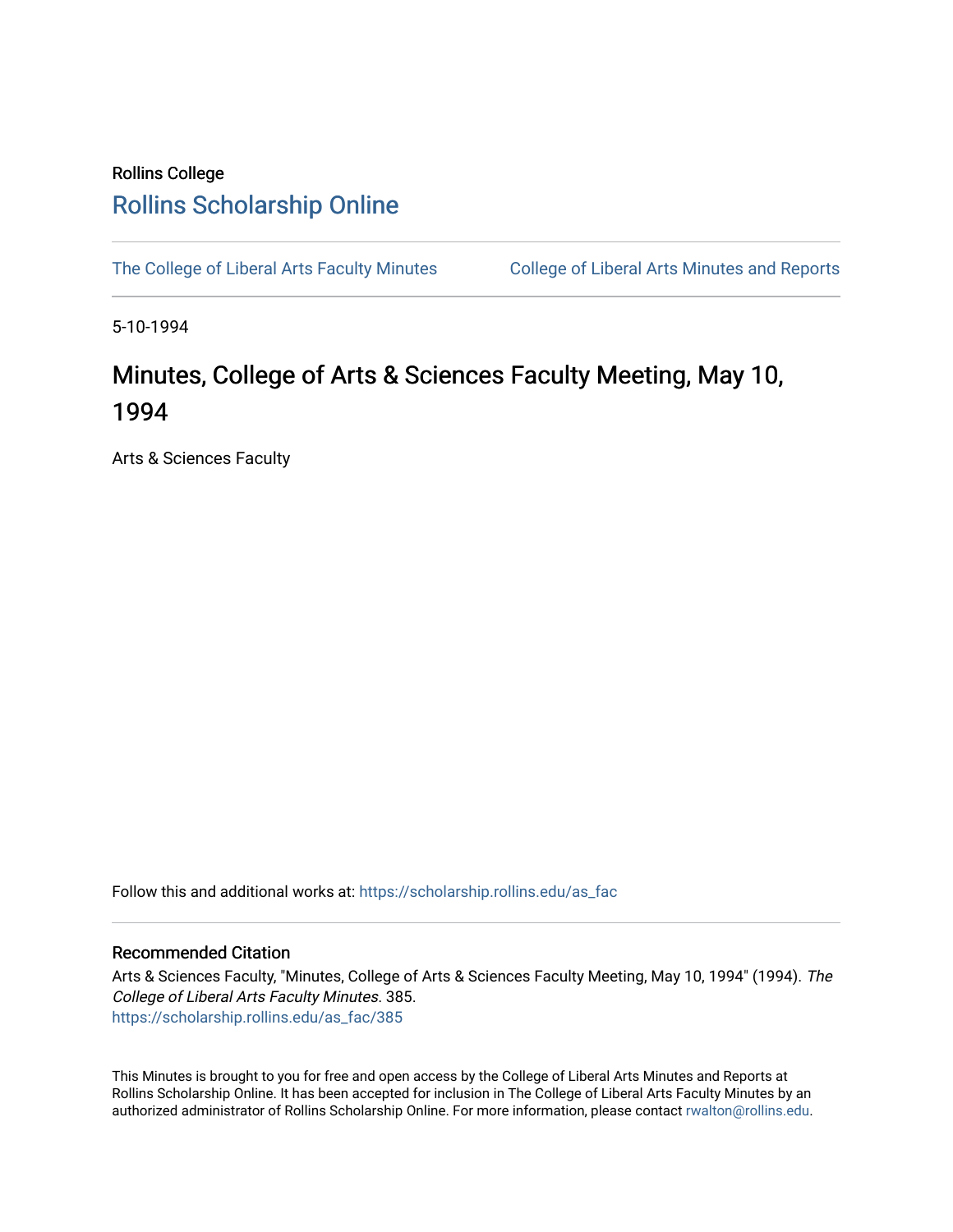## **7 Day Notice**

Upon presentation of a petition signed by more than one third of the faculty members required for a quorum, the President of the A & S Faculty calls a

### **Special Faculty Meeting**

of Reconsider the Reconsider to

**The Endorsement of a Communications** 

**Major by the Senate of Rollins College** 

**12:30-2:00 pm to** the self-but the self-but the self-but the self-but the self-but the self-but the self-but the self-but the self-but the self-but the self-but the self-but the self-but the self-but the self-but the self

**Tuesday, May 10, 1994** 

**Galloway Room** 

The entire agenda of this meeting will be devoted to a review of the decision of the Senate on May 26, 1994 to endorse the addition of a **Major in Communications** to the curriculum of Rollins College. I, Jim Small, as President of the Art and Sciences Faculty have reviewed the petition and verified the signatures of more than the required number of faculty members to call such a meeting. The petition is printed on the reverse side of this document. Signed copies of the petition may be reviewed in my office.

 $\ddot{\phantom{a}}$